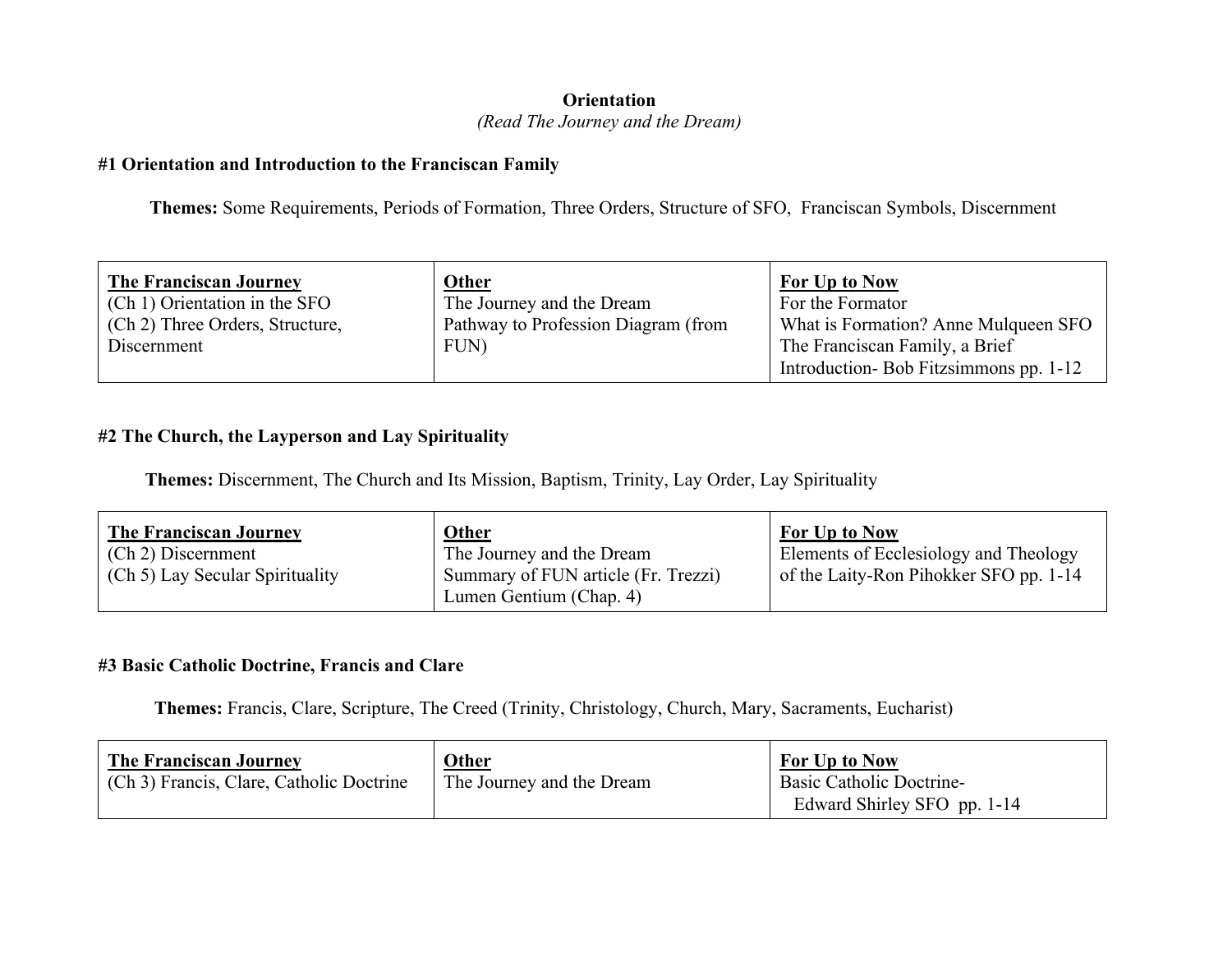#### **Inquiry** (Read a Detailed Biography of Francis)

#### **#1 Vocation-The Call to the SFO**

 **Themes:** Called by God (Holy Spirit) to: Perfection, Total Availability, Franciscan Vocation, Conversion

| <b>The Franciscan Journey</b> | Other                                 | <b>For Up to Now</b>                |
|-------------------------------|---------------------------------------|-------------------------------------|
| $(Ch 4)$ Inquiry in the SFO   | Biography of Francis                  | Vocation-God's Call-Marie Amore SFO |
|                               | The Calling of St. Matthew-Carravagio |                                     |

## #**2 Our Identity as a Secular Franciscan**

 **Themes:** The Secular Dimension; the Franciscan Dimension; Being an Order

| <b>The Franciscan Journey</b>            | Other                                                                                       | <b>For Up to Now</b>                                                |
|------------------------------------------|---------------------------------------------------------------------------------------------|---------------------------------------------------------------------|
| $\sim$ (Ch 5-2nd Again) Lay Spirituality | Biography of Francis<br>Belonging to the SFO by Emanuela de<br>Nunzio (Article and Summary) | Our Identity as a Secular Franciscan-<br>Anne Mulqueen SFO pp 1-24. |

#### **#3 The Nature of the Secular Franciscan Order**

**Themes:** History of the Franciscan Movement, the SFO, and the 1978 Rule

| <b>The Franciscan Journey</b><br>(Ch 7) A Brief History of the SFO and<br>Development of the Rule | <b>Other</b><br>Biography of Francis<br><b>FUN D Power Point Presentation</b><br>(Structure of SFO. Franciscan Tree, $3rd$<br>Order vs SFO) | For Up to Now<br>The Nature of the Secular Franciscan<br>Order-Bob Fitzsimmons SFO pp. 1-18 |
|---------------------------------------------------------------------------------------------------|---------------------------------------------------------------------------------------------------------------------------------------------|---------------------------------------------------------------------------------------------|
|---------------------------------------------------------------------------------------------------|---------------------------------------------------------------------------------------------------------------------------------------------|---------------------------------------------------------------------------------------------|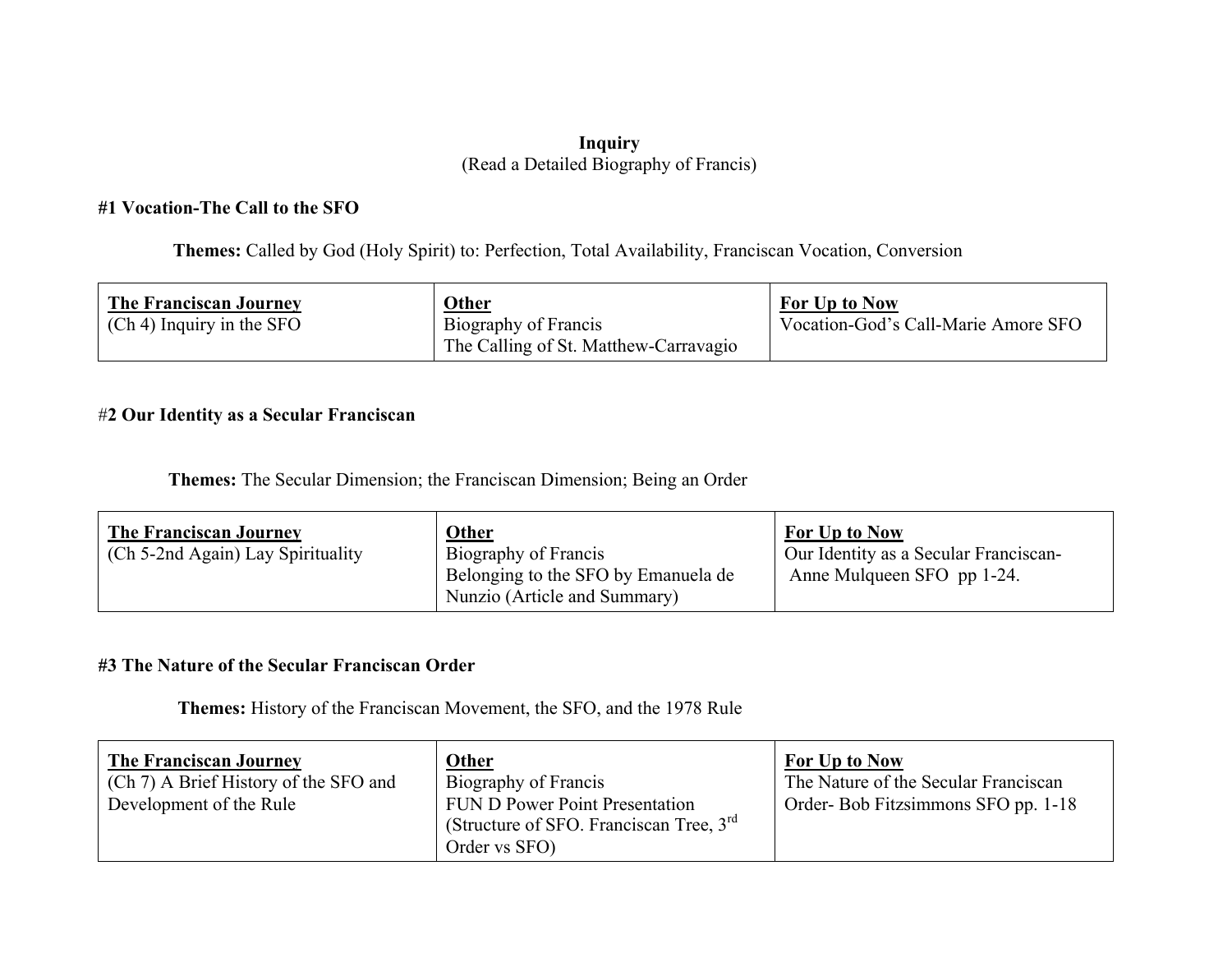#### **#4 Vocation, Charism of the Founder, Mission of the Order**

 **Themes:** Franciscan Vocation, Charism of St. Francis, Mission of the SFO

| <b>The Franciscan Journey</b>              | <b>Other</b>                        | <b>For Up to Now</b>              |
|--------------------------------------------|-------------------------------------|-----------------------------------|
| (Ch 6) Writings and Stories of St. Francis | Biography of Francis                | Vocation, Charism, and Mission of |
| and Clare                                  | FUN D--Selected Handouts on Charism | Secular Franciscans-              |
|                                            | and Mission                         | Bob Fitzsimmons SFO pp.1-20       |

## **#5 Scripture in the SFO Life**

 **Themes:** Importance of Study, Reading and Listening: Inspired by the Holy Spirit; Interpretation; Evangelization

| The Fran ciscan Journey          | <b>Other</b>         | For Up to Now |
|----------------------------------|----------------------|---------------|
| (Ch 8) Scripture in the SFO Life | Biography of Francis |               |

## **# 6 Franciscan Movement-Journey of Francis (Part I)**

 **Themes:** Discuss Biographies of Francis and Lifeline of Francis

| <b>The Franciscan Journey</b> | <b>Other</b>                            | For Up to Now                          |
|-------------------------------|-----------------------------------------|----------------------------------------|
|                               | FUN D- Time Line for Clare and Francis; | Franciscan Movement (I) The Journey of |
|                               | Lifeline of Francis (Illustrated)       | Francis-Jan Parker SFO pp. 1-7         |

#### **#7 Franciscan Movement–Your Own Journey (Part II)** (Note: Session #7 could be combined with Session #6)

#### **Themes:** Discuss Your Own Lifeline

| <b>The Franciscan Journey</b> | Other                                                                   | For Up to Now                   |
|-------------------------------|-------------------------------------------------------------------------|---------------------------------|
|                               | FUN- Assignment for Your Own Journey, Franciscan Movement (II) Your Own |                                 |
|                               | pp. $6-7$                                                               | Journey-Jan parker SFO pp. 7-10 |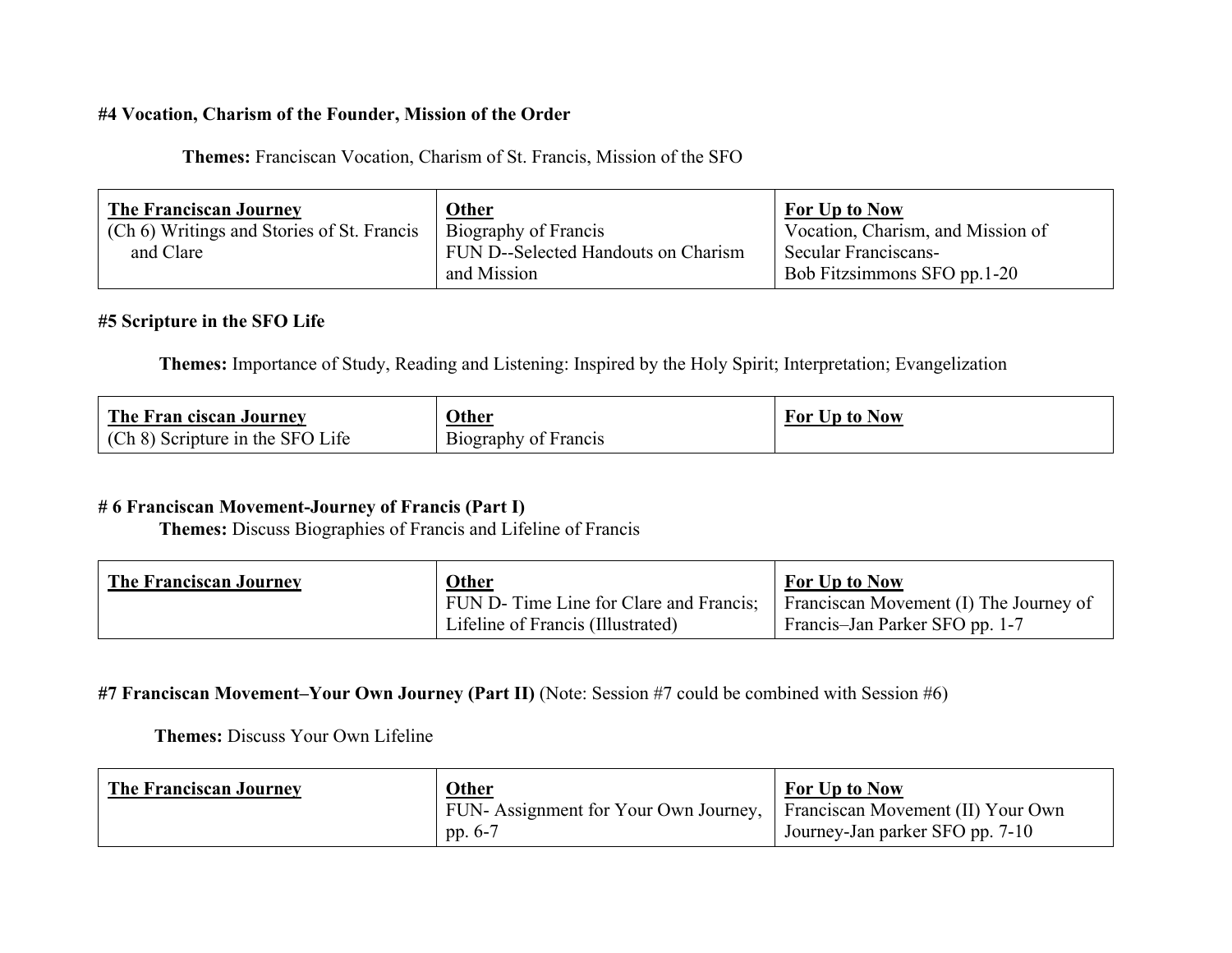## **Candidacy**

#### **#1 The History of the Secular Franciscan Order and Its Rules**

**Themes:** Development of the Order; Rules of 1223, 1289, 1883 and 1978

#### **#2 Prologue and Chapter One (The Secular Franciscan Order) of the SFO Rule**

**Themes:** Exhortation to the Brother and Sisters of Penance, Conversion

| <b>The Franciscan Journey</b>   | Other                                  | <b>For Up to Now</b>                   |
|---------------------------------|----------------------------------------|----------------------------------------|
| $(Ch. 10)$ Candidacy in the SFO | SFO Rule-Prologue (First Letter to the | The Rule of the SFO-Teresa Baker, SFO, |
| $\vert$ (Ch. 11) The SFO Rule   | Faithful); Ch. 1-Arts. $1, 2, 3$       | pp. $1-6$                              |

## **#3 Focus on Christ, the Gospel and Encountering Christ (SFO Rule Arts. 4 ,5)**

**Themes:** The Incarnation; The Way, Truth and Life; Gospel Living; Study and Listen, Encountering Christ in Others, Scripture, Church, Eucharist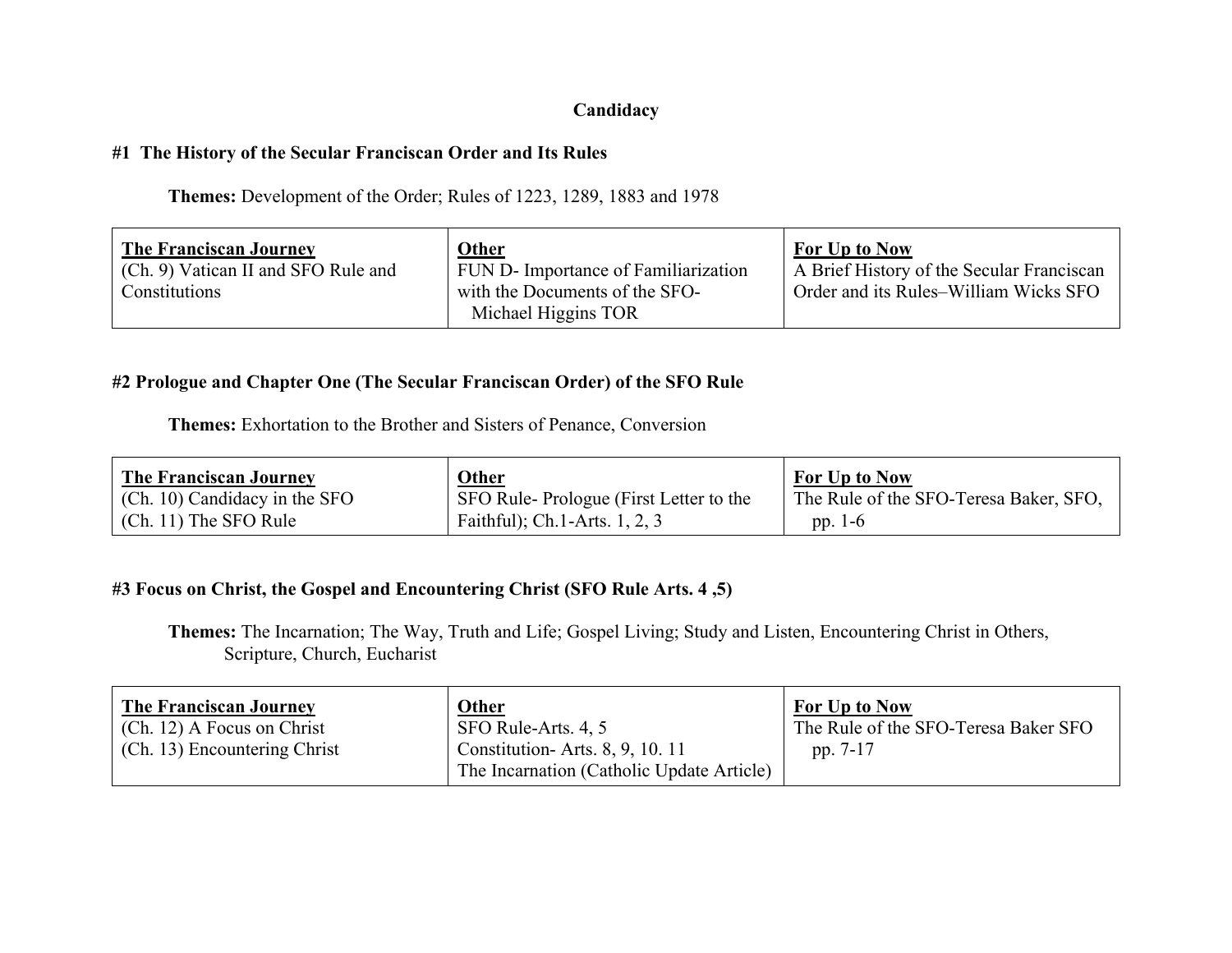## **#4 Profession (#1) and Rebuilding the Church (SFO Rule Art. 6)**

**Themes:** Baptism, Profession, Rebuilding the Church, Building the Kingdom, Hospitality

| <b>The Franciscan Journey</b><br>(Ch. 14) A Rebuilding Task | <b>Other</b><br>SFO Rule: Art. 6<br>Constitution: Arts. 14.1, 17 | <b>For Up to Now</b><br>The Rule of the SFO-Teresa Baker SFO<br>pp. 7-17  |
|-------------------------------------------------------------|------------------------------------------------------------------|---------------------------------------------------------------------------|
|                                                             | FUN D Profession in the SFO Power<br><b>Point Presentation</b>   | Profession and the Secular Franciscan-<br>Fr. Richard Trezza OFM pp. 1-18 |

## **#5 Conversion and Penitence (SFO Rule Art. 7)**

### **Themes: Conversion, Penance, Sacrament of Reconciliation**

| <b>The Franciscan Journey</b>  | Other                                             | For Up to Now                                                       |
|--------------------------------|---------------------------------------------------|---------------------------------------------------------------------|
| (Ch 15) Gospel, Conversion and | SFO Rule: Art. 7                                  | The Rule of the SFO-Teresa Baker SFO                                |
| Reconciliation                 | Constitution: Art. 13<br>The Testament of Francis | pp. 18-28<br>Penitence and Conversion-<br>Ron Pihokker SFO pp. 1-18 |

## **#6 A Franciscan Prayer Life (SFO Rule Art. 8)**

**Themes:** Contemplation, Liturgy of the Hours, Lectio Divina, Eucharist, Cave of the Heart

| <b>The Franciscan Journey</b><br>(Ch 16) When You Pray | <b>Other</b><br>SFO Rule: Art. 8       | For Up to Now<br>The Rule of the SFO-Teresa Baker SFO |
|--------------------------------------------------------|----------------------------------------|-------------------------------------------------------|
|                                                        | Constitution: Arts. 12.3, 14           | pp. 18-28                                             |
|                                                        | Franciscan Prayer by Ilia Delio (Ch 7) |                                                       |
|                                                        | Lectio Divina $(4R's +1)$              |                                                       |
|                                                        | Admonition 1                           |                                                       |

**#7 The Theology and Spirituality of Francis (#1)**

**Themes:** A Trinitarian God; Who Am I?; Life According to the Gospel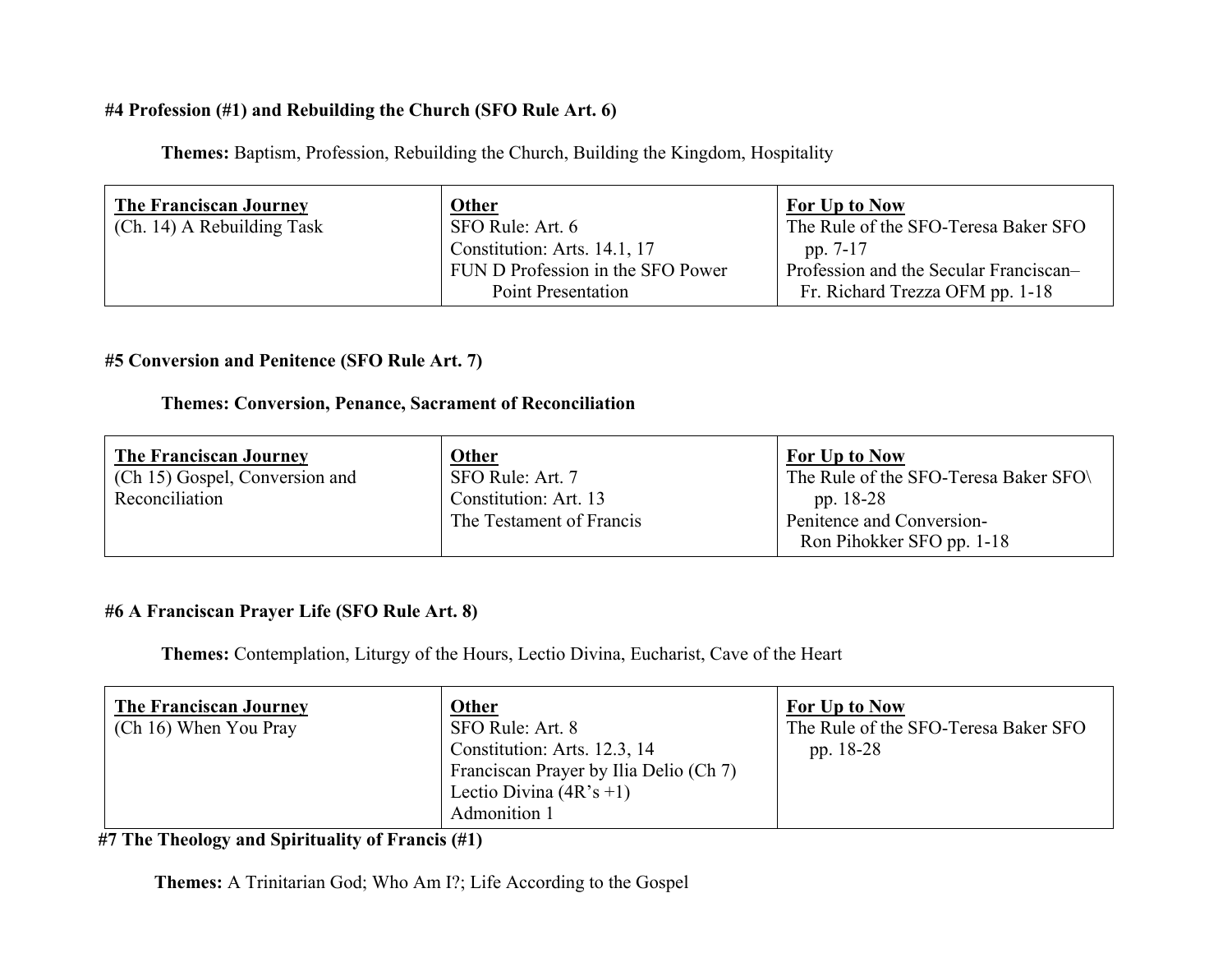| The Franciscan Journey | <b>Other</b><br>The Theology and Spirituality of Francis<br>(Summary of <i>Francis of Assisi: Writer</i> )<br>and Spiritual Master by Thadee Matura<br>OFM; Earlier Rule Ch 23 | <b>For Up to Now</b><br>St. Francis and His Approach to Divinity-<br>Bob Fitzsimmons SFO pp. 1-16 |
|------------------------|--------------------------------------------------------------------------------------------------------------------------------------------------------------------------------|---------------------------------------------------------------------------------------------------|
|                        |                                                                                                                                                                                |                                                                                                   |

## **#8 The Theology and Spirituality of Francis (#2)**

**Themes:** Life According to the Gospel (cont.)

| Admonitions | <b>The Franciscan Journey</b> | <b>Other</b><br>The Theology and Spirituality of Francis<br>(Summary of Francis of Assisi: Writer)<br>and Spiritual Master by Thadee Matura<br>OFM; The $2^{nd}$ Letter to the Faithful; | For Up to Now<br>St. Francis and His Approach to Divinity-<br>Bob Fitzsimmons SFO pp.1-16 |
|-------------|-------------------------------|------------------------------------------------------------------------------------------------------------------------------------------------------------------------------------------|-------------------------------------------------------------------------------------------|
|-------------|-------------------------------|------------------------------------------------------------------------------------------------------------------------------------------------------------------------------------------|-------------------------------------------------------------------------------------------|

# **#9 Francis and the Mother of God (SFO Rule Art. 9)**

**Themes:** Virgin Made Church; A Model for Us; Fully Human

| <b>The Franciscan Journey</b><br>(Ch. 17) The Mother of God-and our<br>Mother | Other<br>SFO Rule: Art. 9<br>Constitution 16<br>The Salutation to the Blessed Virgin | <b>For Upto Now</b><br>Francis and the Blessed Virgin Mary-<br>Susan Simeone SFO pp. 1-16 |
|-------------------------------------------------------------------------------|--------------------------------------------------------------------------------------|-------------------------------------------------------------------------------------------|
|                                                                               |                                                                                      |                                                                                           |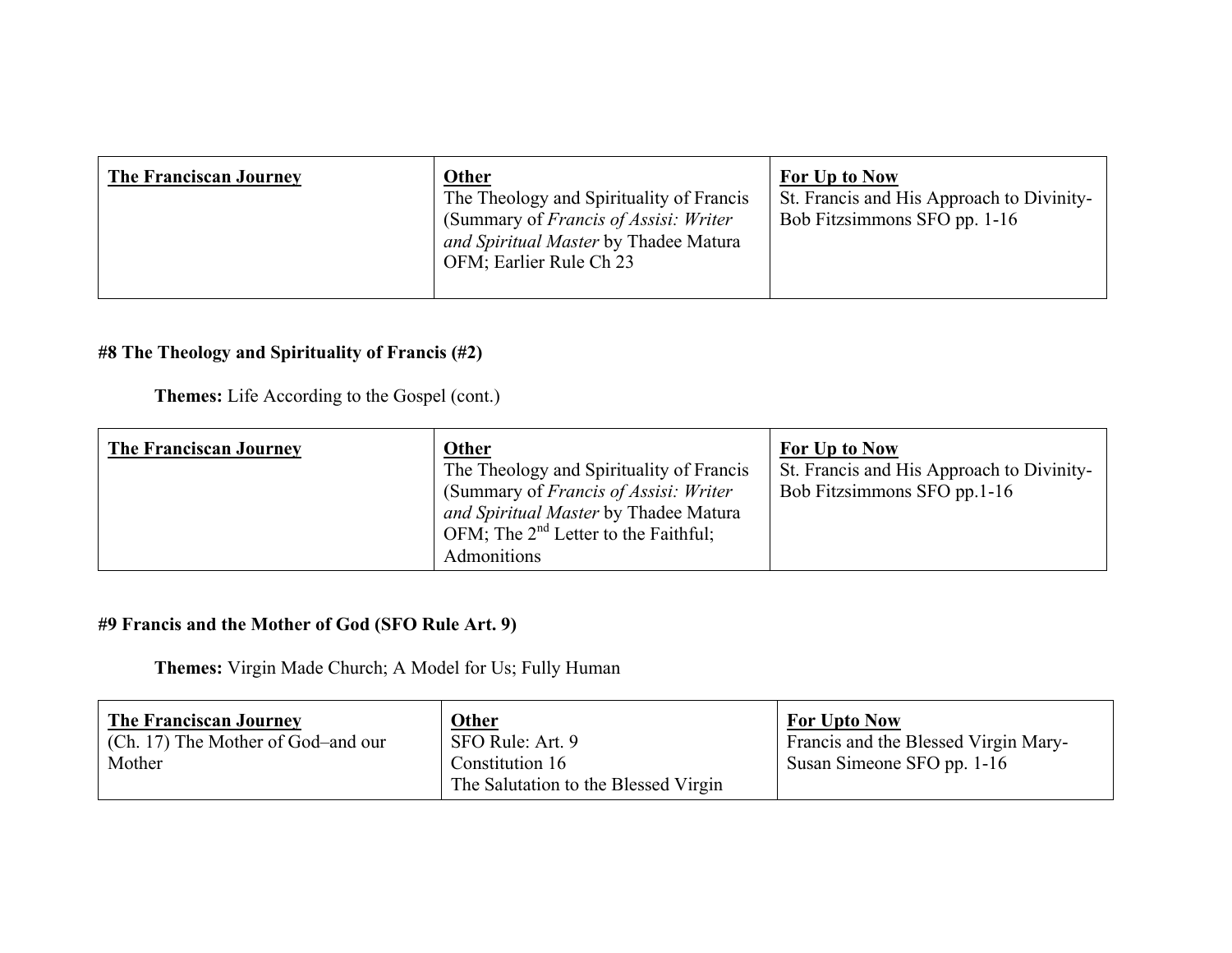## **#10 Following Christ in a Spirit of Poverty, Detachment and Freedom (SFO Rule Arts. 10. 11)**

**Themes:** Obedience, Building the Kingdom, Way of the Cross, Poverty, Simplicity, Detachment, Beatitudes

| <b>The Franciscan Journey</b> | Other                                                                        | <b>For Up to Now</b>                 |
|-------------------------------|------------------------------------------------------------------------------|--------------------------------------|
| (Ch 18) Being Faithful        | SFO Rule: Arts. 10, 11                                                       | The Rule of the SFO-Teresa Baker SFO |
| (Ch 19) A Simple Way to Live  | Constitution: Arts. 12.1, 12.2, 15<br>Franciscan Prayer by Ilia Delio (Ch 4) | pp. 12-18                            |

## **#11 Following Christ in a Spirit of Poverty, Detachment, and Freedom (SFO Rule Arts. 11, 12)**

 **Themes:** Building the Kingdom, Poverty, Simplicity, Detachment, Freedom of Choice, Sine Proprio, Purity of Heart

| <b>The Franciscan Journey</b><br>(Ch 19) Being Faithful | Other<br>SFO Rule: Art. 12                               | For Up to Now<br>The Rule of the SFO-Teresa Baker SFO |
|---------------------------------------------------------|----------------------------------------------------------|-------------------------------------------------------|
| (Ch 20) Freedom to Love                                 | Constitution: Art. 15.4                                  | pp. $12-18$                                           |
|                                                         | What is the Kingdom of God? (Catholic<br>Update Article) |                                                       |

## **#12 Franciscan Theology and Spirituality**

**Themes:** Dominican School vs Franciscan School; Contributions of Francis, Bonaventure, and Duns Scotus

| <b>The Franciscan Journey</b> | <b>Other</b>                          | For Up to Now                        |
|-------------------------------|---------------------------------------|--------------------------------------|
|                               | What is Franciscan Spirituality? What | Understanding Franciscan Theology,   |
|                               | Are the Major Themes?                 | Tradition and Spirituality (Part 1)- |
|                               | FUN D- Francis and Divinity #3 Power  | Bob Fitzsimmons SFO pp. 1-           |
|                               | <b>Point Presentation</b>             |                                      |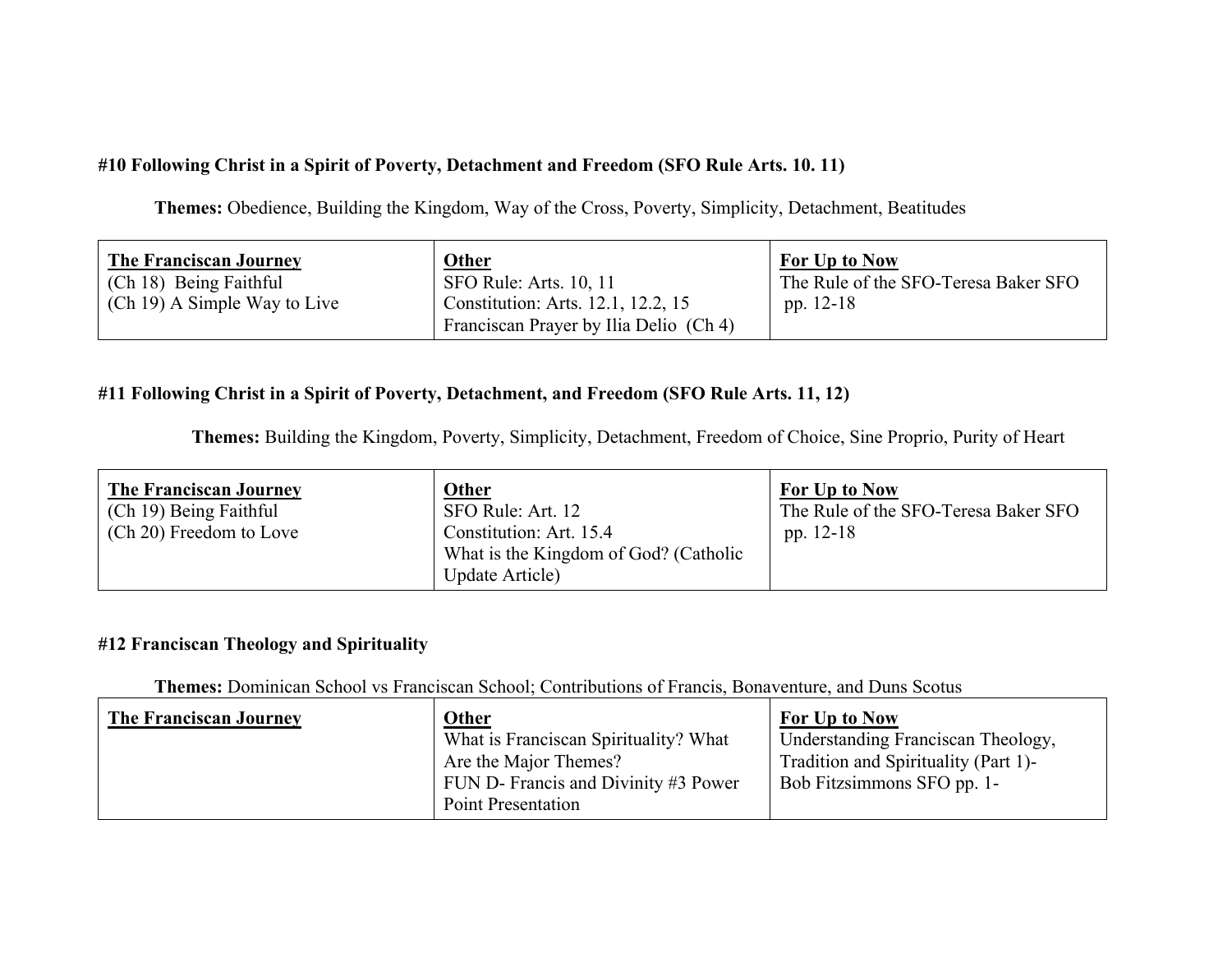#### **#13 St. Clare of Assisi**

**Themes:** Biography, Privilege of Poverty, Letters, Form of Prayer and Mirror of the Cross

| <b>The Franciscan Journey</b> | <b>Other</b>                                                                                                     | <b>For Up to Now</b>                                                                                                                                              |
|-------------------------------|------------------------------------------------------------------------------------------------------------------|-------------------------------------------------------------------------------------------------------------------------------------------------------------------|
| $(Ch 3, pp. 25-27)$           | St. Clare-Brief biography<br>Letters to Agnes of Prague<br>FUN D St. Clare of Assisi-Power Point<br>Presentation | St. Clare of Assisi-Francine Gikow SFO<br>pp. $1-24$<br>Understanding Franciscan Theology,<br>Tradition, and Spirituality (Part 2)-<br><b>Bob Fitzsimmons SFO</b> |
|                               |                                                                                                                  |                                                                                                                                                                   |

## **#14 Loving Others and Christian Service (SFO Rule Arts. 13, 14)**

 **Themes:** Universal Kinship, Others as Gift and Image, Love of the Poor, Evangelical & Fraternal World, Service

| <b>The Franciscan Journey</b>                                     | Other                                                            | For Up to Now                                       |
|-------------------------------------------------------------------|------------------------------------------------------------------|-----------------------------------------------------|
| (Ch 21) How to Love People<br>(Ch 22) Foundations for the Kingdom | SFO Rule: Arts. 13, 14<br>Constitution: 18.1, 18.2, 18.3, 19, 20 | The Rule of the SFO- Teresa Baker SFO<br>$pp.28-46$ |
|                                                                   | Deus Caritas Est Part I                                          |                                                     |

### **#15 Catholic Social Teaching and JPIC (#1) (Justice, Peace, and Integrity of Creation)(SFO Rule Arts. 15, 16)**

 **Themes:** Seven Themes of Catholic Social Teaching; Charity, Justice, JPIC FAN; Work as Gift, Duty, Creation, Service

| <b>The Franciscan Journey</b>       | <b>Other</b>                              | For Up to Now                              |
|-------------------------------------|-------------------------------------------|--------------------------------------------|
| (Ch 23) Justice and Franciscan Life | SFO Rule: Arts. 15, 16                    | Justice, Peace, and Integrity of Creation- |
| (Ch 24) The Gift of Work            | Constitution: Arts. 21, 22                | Pat Brandwein-Ball SFO pp 1-28             |
|                                     | Summary of Seven Themes of Catholic       | The Rule of the SFO-Teresa Baker SFO       |
|                                     | Social Teaching; Deus Caritas Est Part II | pp. 28-46.                                 |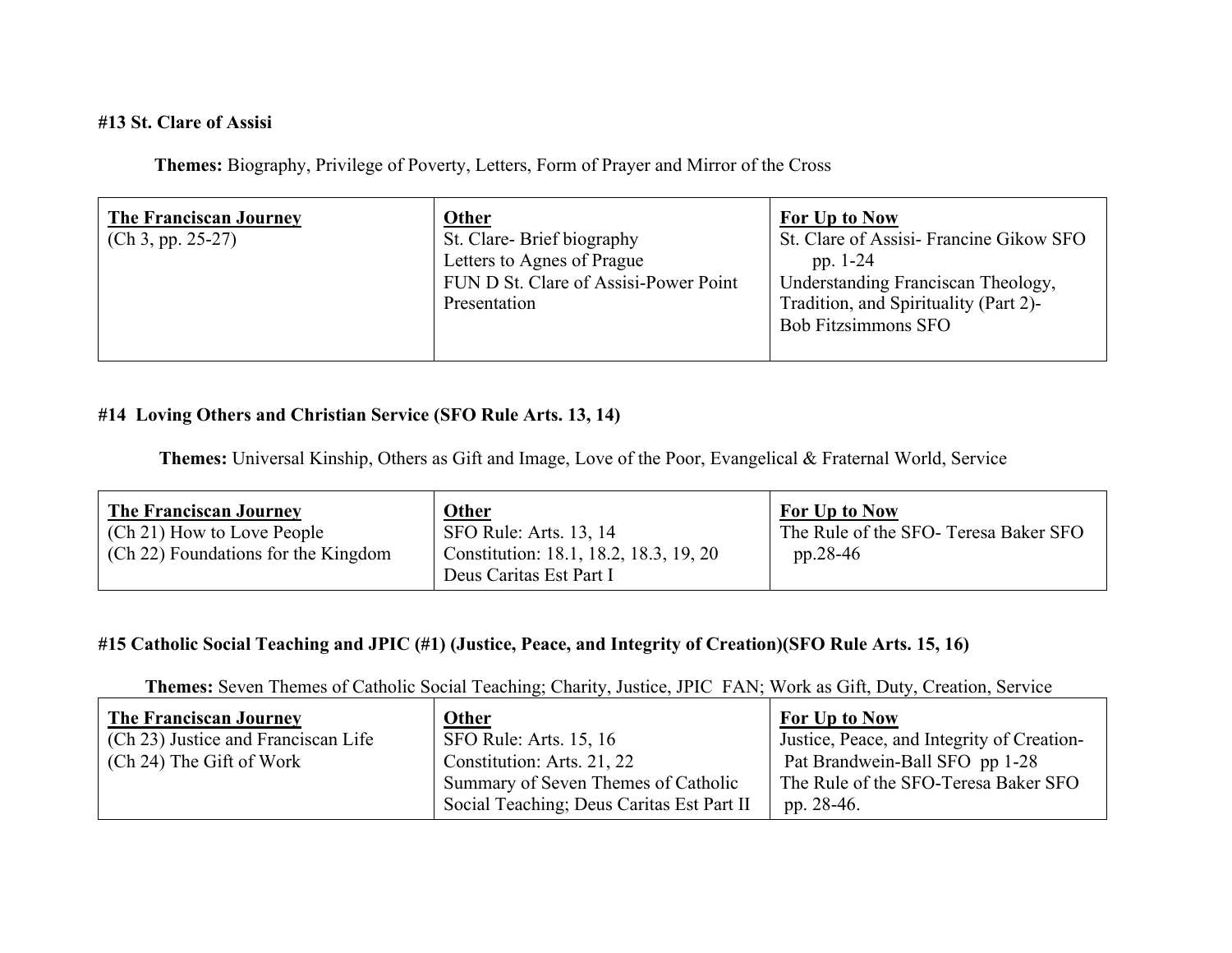## **#16 Catholic Social Teaching and JPIC (#2) (SFO Rule Arts. 17, 18)**

 **Themes:** Family (Basic Unit), Fidelity, Respect for Life, Care for Creation, Peace Bearers, Unity, Joy, Hope, Sister Death

## **#17 Catholic Social Teaching and JPIC (#3) (SFO Rule Arts. 18, 19)**

 **Themes:** Care for Creation, Peace Bearers, Unity, Joy, Hope, Sister Death

| <b>The Franciscan Journey</b> | <b>Other</b>                                                 | <b>For Up to Now</b>                       |
|-------------------------------|--------------------------------------------------------------|--------------------------------------------|
| (Ch 26) Universal Kinship     | $\vert$ SFO Rule: Arts.18, 19                                | Justice, Peace, and Integrity of Creation- |
| (Ch 27) Bearers of Peace      | Constitution: Arts: 18.4, 23, 26, 27<br>True and Perfect Joy | Pat Brandwein-Ball SFO pp. 1-28            |

## **#18 Profession (#2)**(**SFO Rule: Arts. 6, 23)**

**Themes:** Baptism, Grace, Fraternity, Ministers, Holy Spirit, Eucharist, Consecration. Value, Gospel Life. Etc.

| <b>The Franciscan Journey</b><br>(Ch 31) Membership in the SFO | Other<br>Profession in the SFO: Gift and<br>Commitment by Fr. Felice Cangelosi<br>OFM Cap-Article and Summary;<br>SFO Rule: Arts.6, 23 | For Up to Now<br>Profession and the Secular Franciscan-<br>Fr. Richard Trezza OFM pp. 1-18 |
|----------------------------------------------------------------|----------------------------------------------------------------------------------------------------------------------------------------|--------------------------------------------------------------------------------------------|
|                                                                | Constitution: Arts. 17.1, 37-45                                                                                                        |                                                                                            |